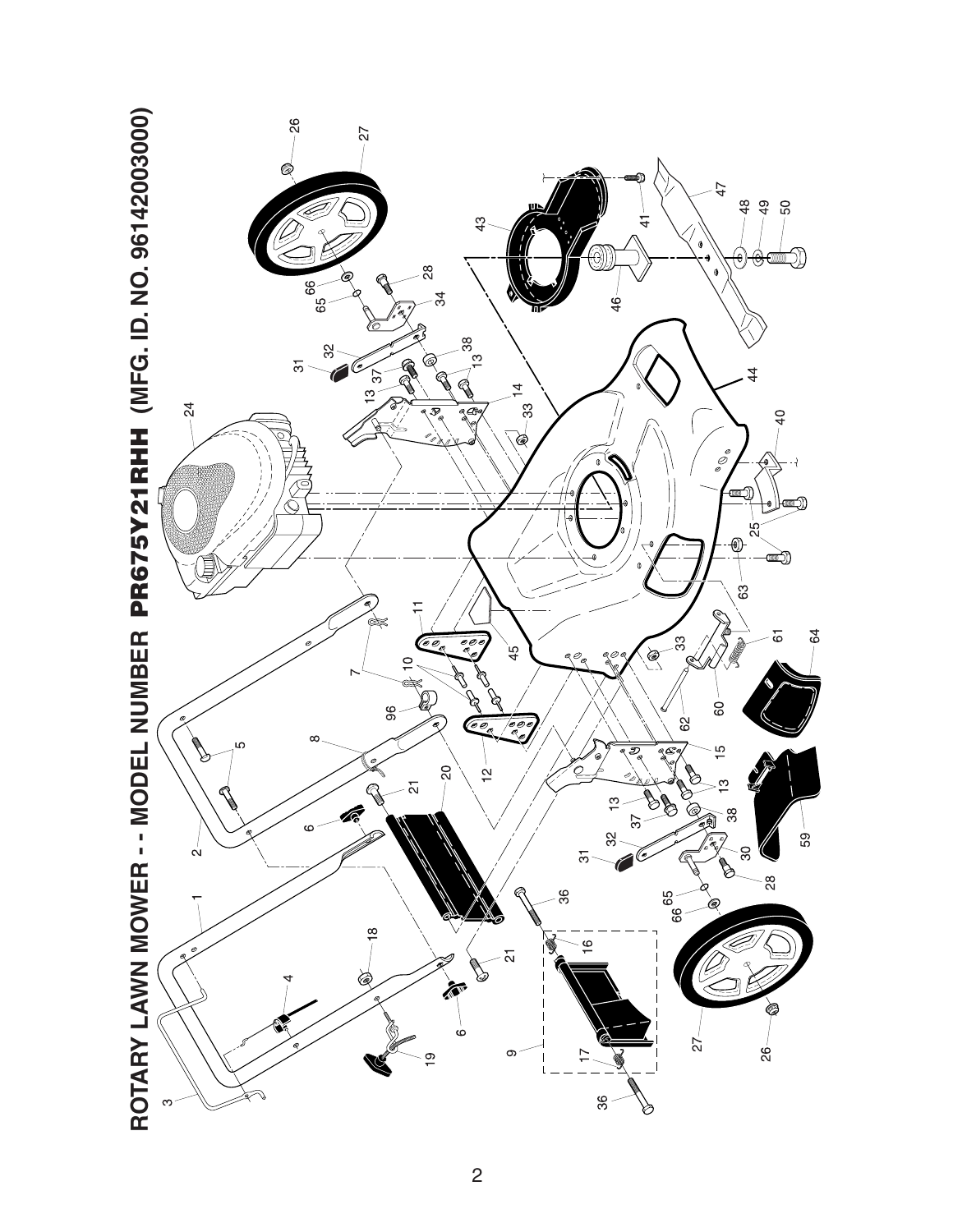|                |               | ROTARY LAWN MOWER - - MODEL NUMBER                                  |                |             | PR675Y21RHH (MFG. ID. NO. 96142003000)          |
|----------------|---------------|---------------------------------------------------------------------|----------------|-------------|-------------------------------------------------|
| KEY<br>NO.     | PART<br>NO.   | <b>DESCRIPTION</b>                                                  | KEY<br>NO.     | PART<br>NO. | <b>DESCRIPTION</b>                              |
|                | 83496X479     | Upper Handle                                                        | 30             | 193126X004  | Axle Arm Assembly, Rear, RH                     |
|                | 151721X479    | Lower Handle                                                        | 5              | 87877       | Selector Knob                                   |
| ດ ຕ            | 146771        | Control Bar                                                         | 32             | 175060X004  | Selector Spring                                 |
|                | 183567        | Engine Zone Control Cable                                           | က္တ            | 73800500    | Nut, Hex, Nylock 5/16-18                        |
| ഹ              | 191574        | Handle Bolt                                                         | 34             | 193127X004  | Axle Arm Assembly, Rear, LH                     |
| ဖ              | 89713X428     | Handle Knob                                                         | 86             | 184193      | Bolt, Rear Door                                 |
|                | 51793         | Hairpin Cotter                                                      | $\overline{6}$ | 188784      | Mounting Bracket, Debris Shield                 |
| $\infty$       | 66426         | Wire Tie                                                            | $\frac{4}{1}$  | 192325      | Screw, Debris Shield                            |
| စာ             | 180479        | Kit, Rear Door (Includes Key Numbers 16 and 17)                     | $\frac{3}{2}$  | 188784      | <b>Debris Shield</b>                            |
|                | 128415        | Pop Rivet                                                           | $\ddot{4}$     | 176710      | Kit, Lawn Mower Housing                         |
|                | 175069X479    | Support Bracket, LH                                                 |                |             | (Includes Key Numbers 11, 12 and 45)            |
|                | 175070X479    | Support Bracket, RH                                                 | 45             | 107339X     | Danger Decal                                    |
|                | 17060410      | Screw, Tapping 1/4-20 x 5/8                                         | 46             | 189179      | Blade Adapter / Pulley                          |
|                | 175576X428    | Handle Bracket Assembly, LH                                         | 47             | 189028      | Blade, 21"                                      |
|                | 175577X428    | Handle Bracket Assembly, RH                                         | $\frac{8}{4}$  | 851074      | Hardened Washer                                 |
| ဖ              | 180071        | Spring, Rear Door, LH                                               | $\overline{6}$ | 850263      | Helical Washer                                  |
|                | 180072        | Spring, Rear Door, RH                                               | 50             | 851084      | Hex Head Machine Screw, Grade 8, 3/8-24 x 1-3/8 |
| $\frac{8}{3}$  | 132004        | Nut, Hex 1/4-20                                                     | 59             | 175071      | Discharge Deflector                             |
|                | 194788        | Rope Guide                                                          | 8              | 175735      | Hinge Bracket                                   |
|                | 189005        | Rear Skirt                                                          | 67             | 193000      | Spring                                          |
| 21             | 88652         | Hinge Screw 1/4-20 x 1-1/4                                          | 8              | 175650      | Rod, Hinge                                      |
| $\overline{2}$ | $\frac{1}{1}$ | Engine, Briggs & Stratton, Model Number 125K02                      | 83             | 73800400    | Keps Locknut 1/4-20                             |
|                |               |                                                                     | 84             | 175066      | <b>Mulcher Door</b>                             |
|                |               |                                                                     | 96             | 197991      | Clip, Cable                                     |
| 25             | 150406        | $3/8 - 16 \times 1 - 1/8$<br>Hex Head Thread Rolling Screw          |                | 162300      | Warning Decal (not shown)                       |
|                | 145212        | Hex Flange Nut                                                      |                | 193733      | Operator's Manual, English                      |
| 86<br>27<br>28 | 193906X421    | Wheel & Tire Assembly, Rear, 12"<br>Shoulder Bolt 5/16-18 x 1-21/64 |                | 193736      | Operator's Manual, French                       |
|                | 160828        |                                                                     |                | 404222      | Replacement Parts Manual, English / French      |
|                |               |                                                                     |                |             |                                                 |

**IMPORTANT:** Use only Original Equipment Manufacturer (O.E.M.) replacement parts. Failure to do so could be hazardous, damage your lawn mower and void your warranty.<br>IMPORTANT: Use only Original Equipment Manufacturer (O.E **IMPORTANT:** Use only Original Equipment Manufacturer (O.E.M.) replacement parts. Failure to do so could be hazardous, damage your lawn mower and void your warranty.**NOTE:** All component dimensions given in U.S. inches. 1 inch = 25.4 mm.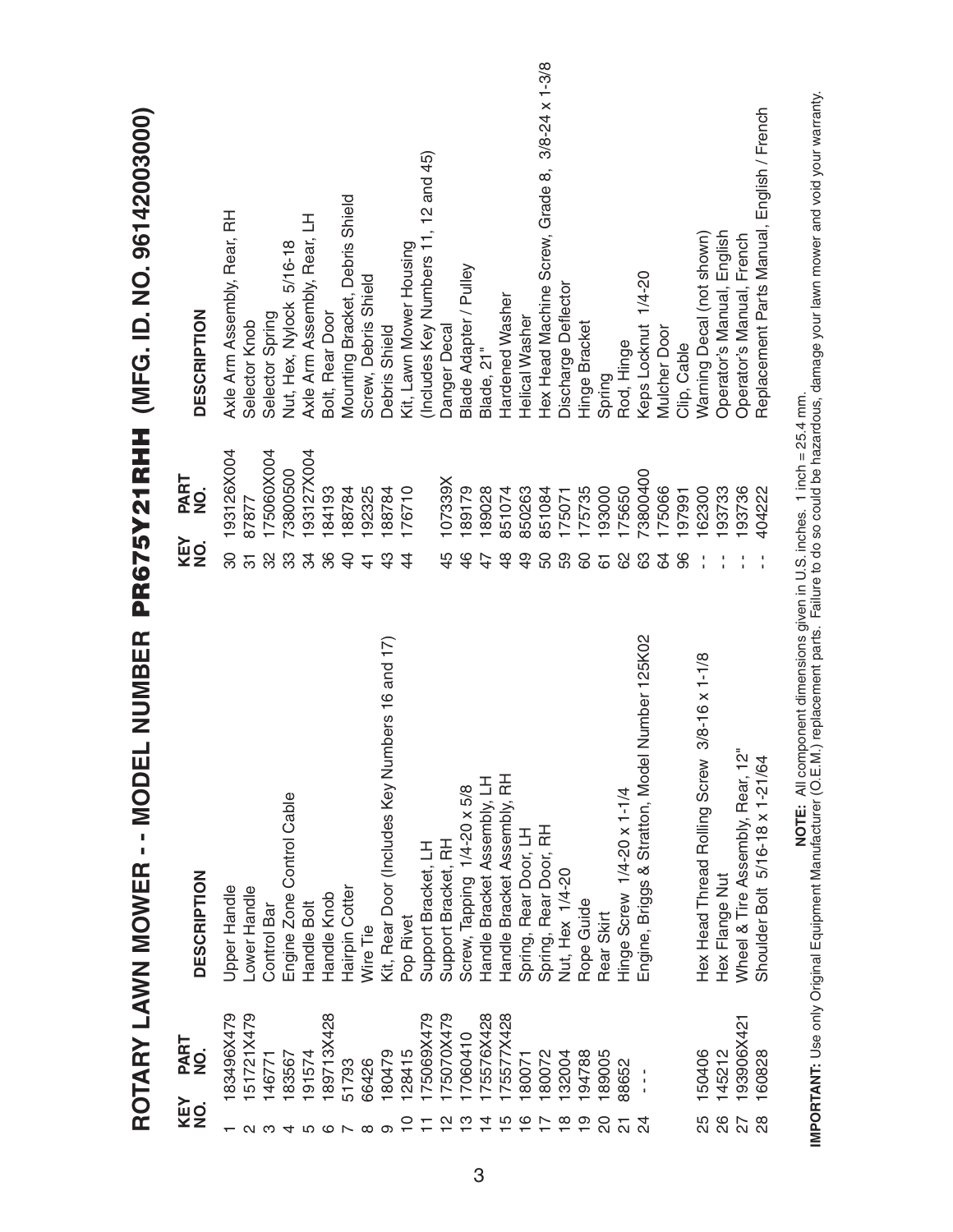